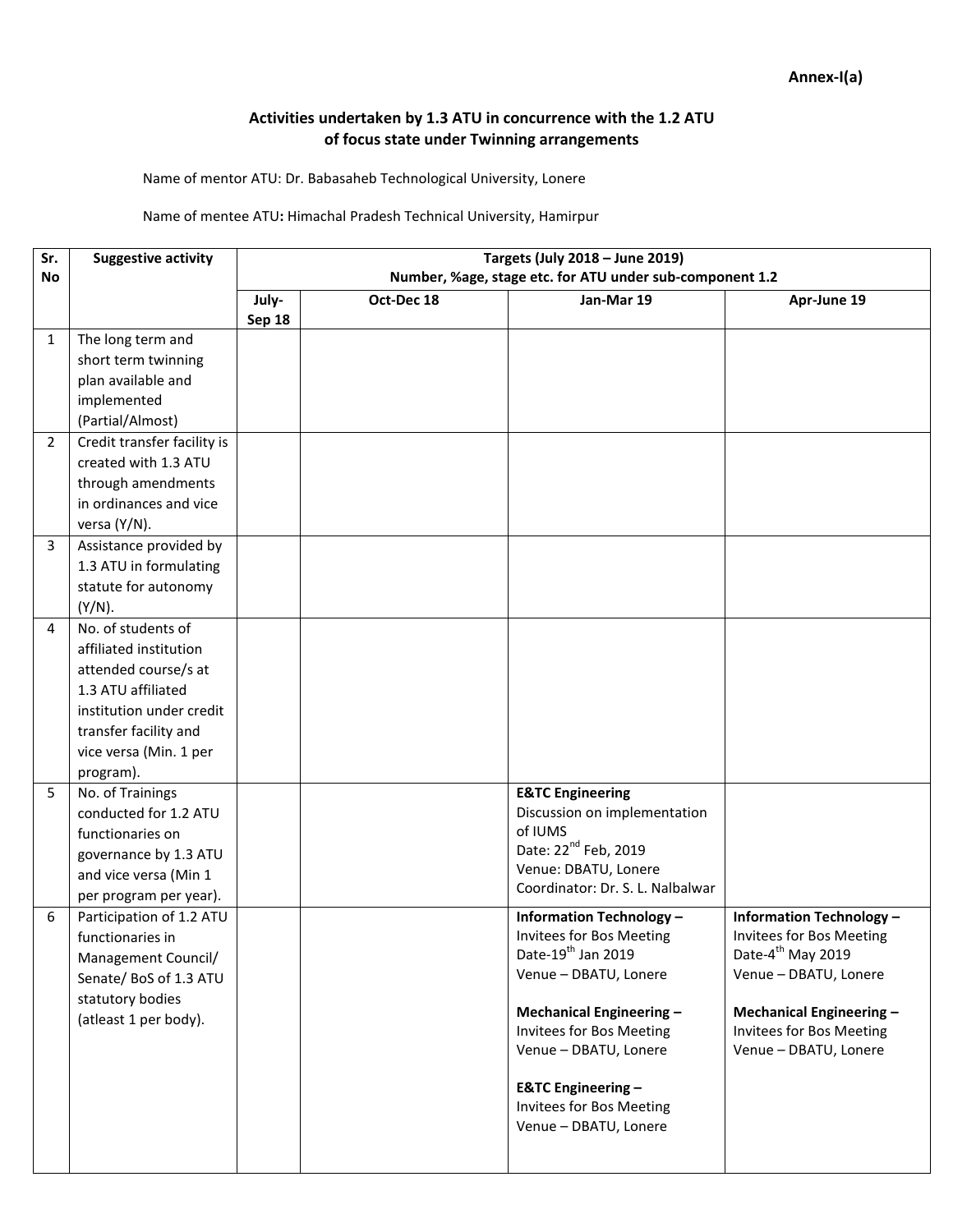| 7  | No. of Seminars/<br>conferences/ Conclaves<br>and academic meeting<br>conducted by 1.3 ATU<br>(Min 1 per year).                                                                                                | <b>Mechanical Engineering -</b><br>1) FDP on Recent Trends in<br>Welding and Joining<br>Technologies<br>Date $-26^{th}$ -30 <sup>th</sup> Nov 2018<br>Venue - DBATU, Lonere<br>Coordinator-Dr.R.S.Pawade<br>Dr.B.F.Jogi<br>2) FDP on Micro Machining<br>Date $-26^{th}$ -30 <sup>th</sup> Dec. 2018<br>Venue - IIT, Bombay/ DBATU<br>Lonere<br>Coordinator-Dr.R.S.Pawade<br>3) FDP on Sustainable<br><b>Development Challenges</b><br>Venue - DBATU, Lonere<br>Coordinator- Dr. R. P. Kate<br><b>Information Technology -</b><br>1) Seminar on Block Chain<br>Date - 15 Dec 2018<br>Venue - Himachal Technical<br>University<br>Coordinator-Dr.S.M.Jadhav | <b>Mechanical Engineering -</b><br>1) International Conference on<br>Design, Manufacturing and<br>Thermal Engineering 2019<br>Venue - Yashoda Technical<br>Campus, Satara<br>Coordinator - Dr.M.Sadaiah<br>Dr.H.N.Wharatkar<br>Dr.NeerajAgarwal<br>2) Industry Conclave<br>Venue - DBATU, Lonere<br>Coordinator-Dr.Neeraj Agarwal<br>3) FDP on Recent Trends in<br><b>Surface Engineering</b><br>Venue - DBATU, Lonere<br>Coordinator - Dr. V. G. Sargade | <b>Mechanical Engineering -</b><br>1) FDP PED and Piping Design<br>Venue - DBATU Lonere<br>Coordinator-<br>Dr.H.N.Wharatkar<br>Dr.NeerajAgarwal<br>2) M. Tech. Project<br><b>Combined Guidance</b><br>Venue - DBATU<br>Coordinator - Dr.Neeraj<br>Agarwal<br>3) FDP on Natural<br>Refrigerants<br>Venue - HPTU, Hamirpur<br>Coordinator - Dr.Neeraj<br>Agarwal<br><b>Information Technology -</b><br>1) Seminar on Deep Learning<br>Date - 20 April 2018<br>Venue - Himachal Technical<br>University<br>Coordinator-Dr.S.M.Jadhav<br><b>E&amp;TC Engineering</b><br>1) FDP on Electromagnetic<br>Field and Waves<br>Date: 10-14 June, 2019<br>Venue: DBATU Lonere<br>Coordinator: Dr.S B<br>DEOSARKAR<br>Dr. A. B. Nandgaonkar/<br>Dr.Brijesh lyyer |
|----|----------------------------------------------------------------------------------------------------------------------------------------------------------------------------------------------------------------|-----------------------------------------------------------------------------------------------------------------------------------------------------------------------------------------------------------------------------------------------------------------------------------------------------------------------------------------------------------------------------------------------------------------------------------------------------------------------------------------------------------------------------------------------------------------------------------------------------------------------------------------------------------|-----------------------------------------------------------------------------------------------------------------------------------------------------------------------------------------------------------------------------------------------------------------------------------------------------------------------------------------------------------------------------------------------------------------------------------------------------------|-----------------------------------------------------------------------------------------------------------------------------------------------------------------------------------------------------------------------------------------------------------------------------------------------------------------------------------------------------------------------------------------------------------------------------------------------------------------------------------------------------------------------------------------------------------------------------------------------------------------------------------------------------------------------------------------------------------------------------------------------------|
| 8  | <b>Number of Seminars</b><br>and learning forums<br>conducted by 1.3 ATU<br>for 1.2 ATU on<br>Governance practices,<br>university<br>management,<br>academic and non-<br>academic reforms (Min<br>1 per year). |                                                                                                                                                                                                                                                                                                                                                                                                                                                                                                                                                                                                                                                           | <b>Information Technology -</b><br>1)Seminar on smooth<br>conduction of department<br>activities<br>Date $-7$ <sup>th</sup> -8 <sup>th</sup> March<br>Venue - Himachal Technical<br>University<br>Coordinator-Dr.S.M.Jadhav                                                                                                                                                                                                                               | <b>E&amp;TC Engineering</b><br>Seminar<br>smooth<br>on<br>conduction of department<br>activities<br>Date: 15-16 April, 2019<br>Venue: HPTU, Hamirpur<br>Coordinator:<br>Dr.<br>S.<br>L.<br>Nalbalwar/ S B DEOSARKAR                                                                                                                                                                                                                                                                                                                                                                                                                                                                                                                                 |
| 9  | Assistance provided in<br>establishment of<br>research hub (Visible).                                                                                                                                          |                                                                                                                                                                                                                                                                                                                                                                                                                                                                                                                                                                                                                                                           | <b>E&amp;TC Engineering</b><br>Workshop on guidelines for<br>establishing Incubation Centre<br>Date: 14-15 Feb, 2019<br>Venue: DBATU, Lonere<br>Coordinator: Dr. S. L. Nalbalwar                                                                                                                                                                                                                                                                          | Workshop Entrepreneurship<br>Development<br>First week of March 2019<br>At HPTU Hamirpur                                                                                                                                                                                                                                                                                                                                                                                                                                                                                                                                                                                                                                                            |
| 10 | Assistance provided by<br>1.3 ATU for ordinances,<br>statues, directions etc.<br>(Visible)                                                                                                                     |                                                                                                                                                                                                                                                                                                                                                                                                                                                                                                                                                                                                                                                           | Seminar on Higher Education<br>Opportunities for Engineering<br>Graduates at HPTU Hamirpur<br>Second week of February 2019<br>2. Workshop on Examination<br>Reforms<br>Third week of February at<br><b>HPTU Hamirpur</b>                                                                                                                                                                                                                                  | Industry TPO meet<br>At HPTU<br>3rd Week of March 2019                                                                                                                                                                                                                                                                                                                                                                                                                                                                                                                                                                                                                                                                                              |